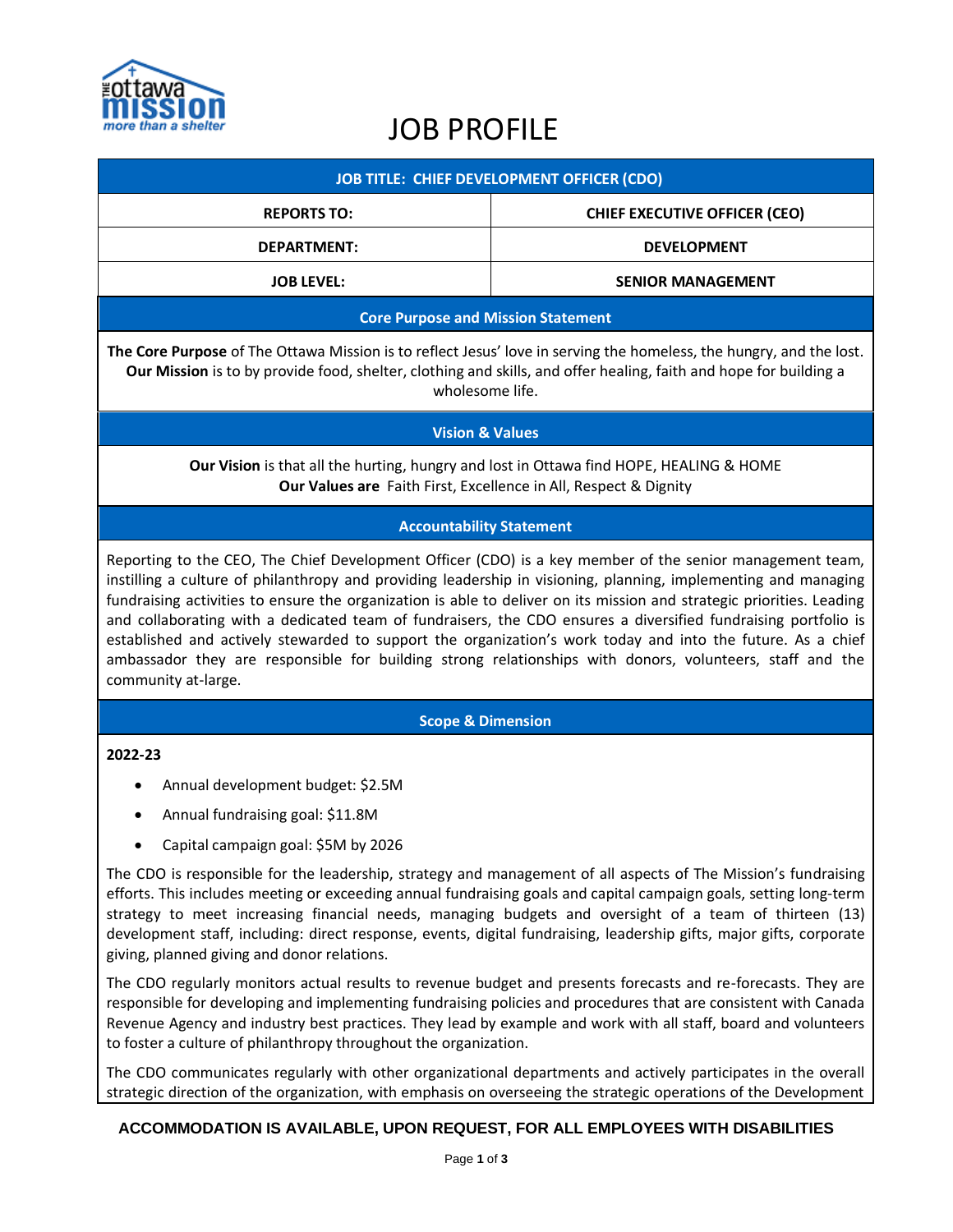Office as it intersects with the organization as a whole.

## **Major Responsibilities**

## **Management (***This includes participating in the full employee lifecycle – from hiring to termination)*

- Innovate, lead and manage a comprehensive fundraising strategy to grow annual philanthropic revenues and meet capital campaign targets in support of The Mission
- Establish annual fund development targets and capital campaign goals; develop and implement strategies to meet or exceed targets
- Oversees the development and administration of systems, tools and techniques to further the fund development process
- Analyze data and deploy evidence-based fund development plans
- Supervise, evaluate and support development staff within the department as per the organization's policies and procedures; participate in the full employee lifecycle for development staff, from hiring to termination
- Prepare, manage and oversee annual development budgets and revenue forecasts
- Be available on an emergency basis during off work hours

#### **Leadership, Accountability and Authority**

- Provides leadership and direction to the development team
- Build, mentor and coach a diverse and dynamic development team
- Fosters accountability and ownership by providing leadership and support for implementing and monitoring strategic, operational and organizational fundraising objectives
- Collaborate with the CEO and members of the senior management team to plan strategic initiatives, including organizational sustainability and capital expansion
- Advise the senior management team and the Board of Directors of fundraising principles, practices and policy requirements
- Foster a culture of philanthropy throughout the organizations that is in keeping with the organization's values, vision and mission

## **Other Requirements**

#### **Education**

- University degree from an accredited post-secondary institution
- Certified Fundraising Executive (CFRE) designation

#### **Experience**

- Minimum 10 years of progressive fundraising experience with demonstrated leadership and achievement in key aspects of fund development, including:
	- o Capital campaigns, major and planned giving
	- o Annual giving
	- o Public engagement strategies
	- o Donor relations and communications
	- o Evaluating data and measuring performance

## **Qualifications**

- Passion and enthusiasm for the mission, vision, values and strategic direction of The Mission
- Analytic and strategic with a focus on results